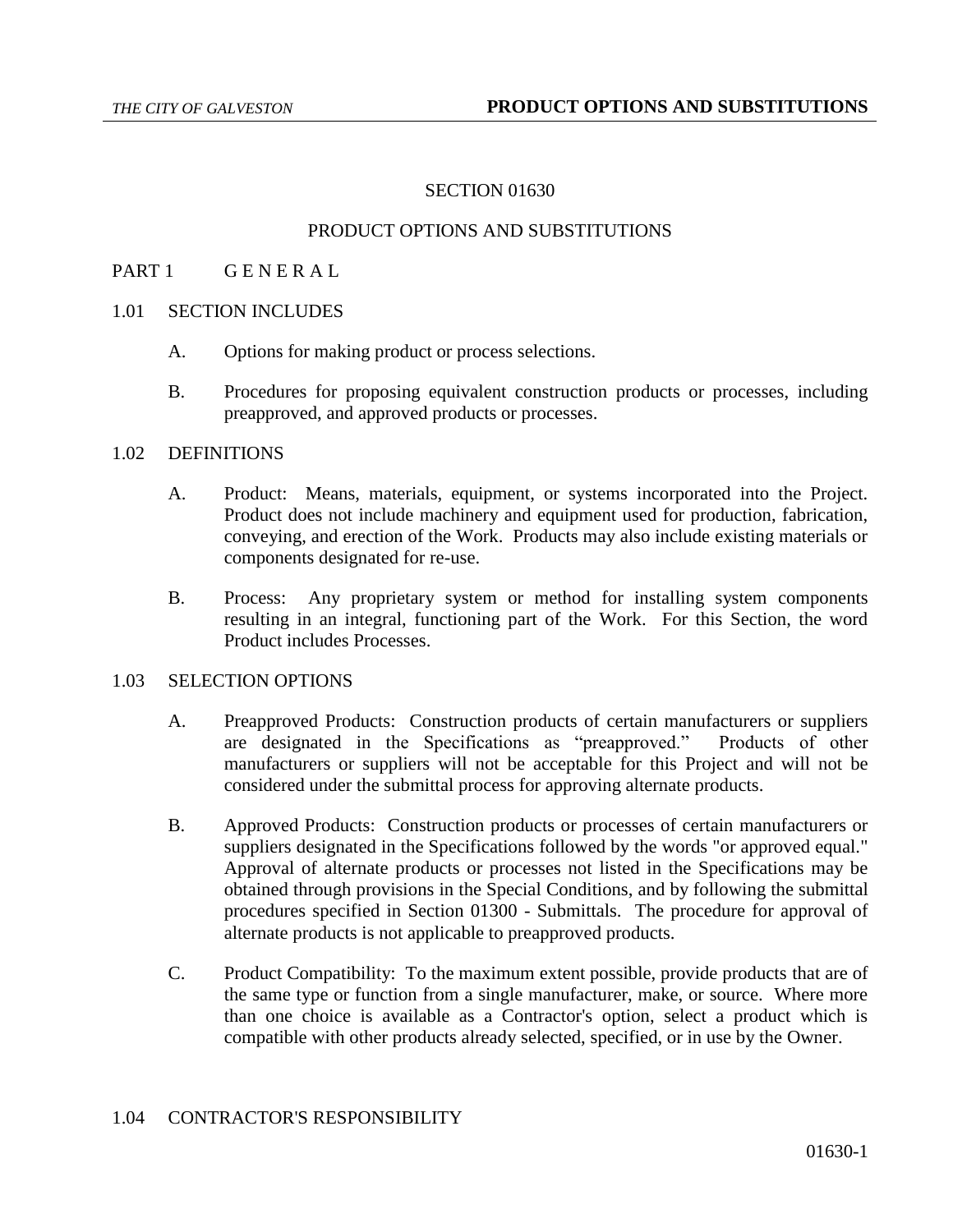- A. The Contractor's responsibility related to product options and substitutions is defined in the Special Conditions.
- B. Furnish information the Owner's Representative deems necessary to judge equivalency of the alternate product.
- C. Pay for laboratory testing, as well as any other review or examination costs, needed to establish the equivalency between products in order to obtain information upon which the Owner's Representative can base a decision.
- D. If the Owner's Representative determines that an alternate product is not equal to that named in the Specifications, the Contractor shall furnish one of the specified products.

# 1.05 OWNER'S REVIEW

- A. Alternate products or processes may be used only if approved in writing by the Owner's Representative. The Owner's Representative's determination regarding acceptance of a proposed alternate product is final.
- B. Alternate products will be accepted if the product is judged by the Owner's Representative to be equivalent to the specified product or to offer substantial benefit to the Owner.
- C. The Owner retains the right to accept any product or process deemed advantageous to the Owner, and similarly, to reject any product or process deemed not beneficial to the Owner.

# 1.06 SUBSTITUTION PROCEDURE

- A. Collect and assemble technical information applicable to the proposed product to aid in determining equivalency as related to the approved product specified.
- B. Submit a written request for a construction product to be considered as an alternate product.
- C. Submit the product information after the effective date of the Agreement and within two weeks of that date. After the submittal period has expired, requests for alternate products will be considered only when a specified product becomes unavailable because of conditions beyond the Contractor's control.
- D. Submit 5 copies of each request for alternate product approval. Include the following information:
	- 1. Complete data substantiating compliance of proposed substitution with Contract Documents